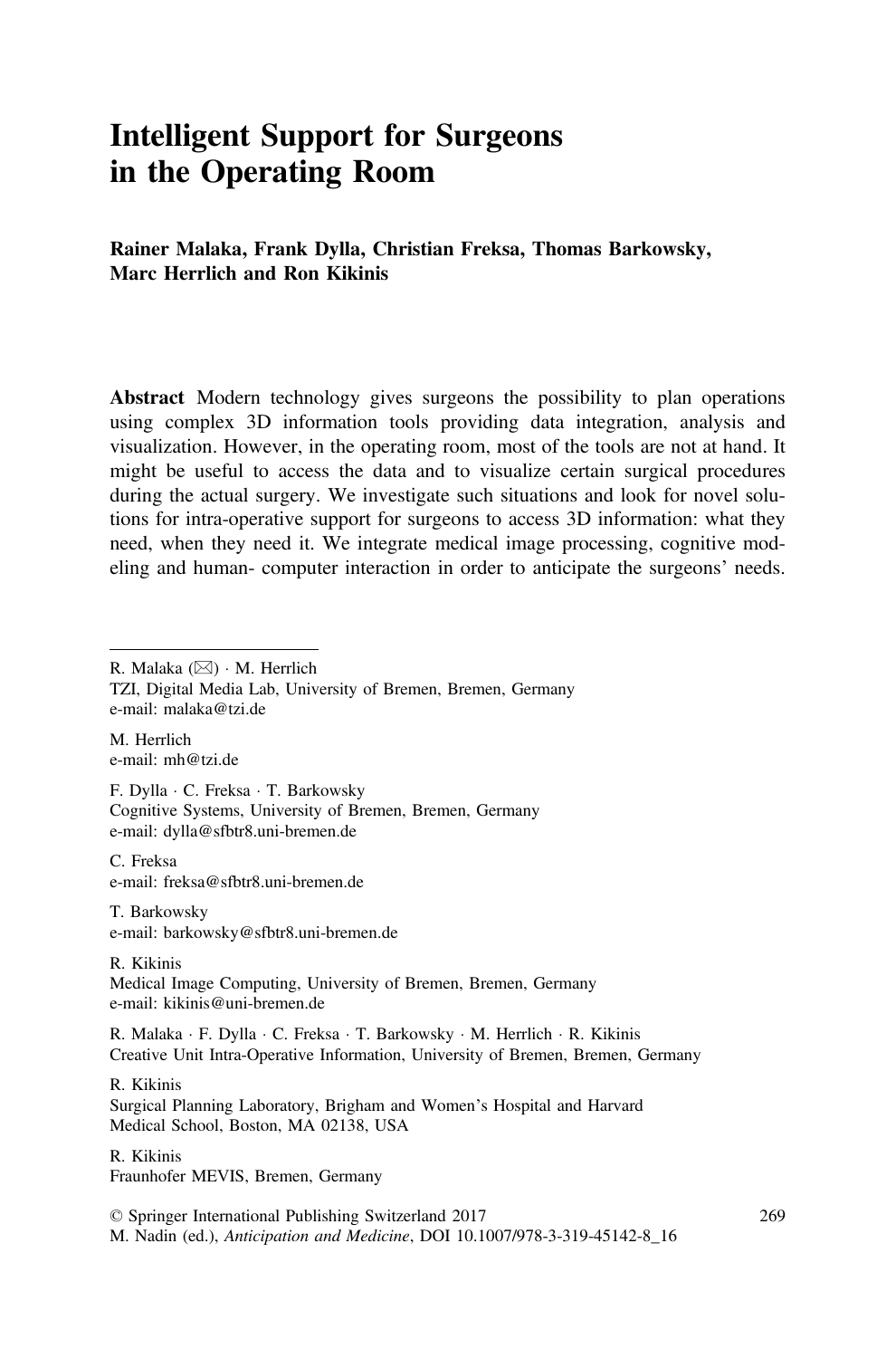We address three issues for developing such systems: how to identify what information the surgeon needs; how to adapt pre- and intra-procedure information to the surgical situation; how to present the relevant information to the surgeon. This paper presents the vision and preliminary results of a collaborative research project.

Keywords Human-computer interaction  $\cdot$  Surgery  $\cdot$  Cognitive systems  $\cdot$  3D medical data

### 1 Introduction

Computer assistance for surgical procedures and interventions is a rapidly growing field. Typically, pre-operative image information is used for planning surgical interventions. Software tools support this planning by registering data from different sources and segmenting structures of interest, e.g., for building 3D model representations of tumors, surrounding tissue, and organs [\[1](#page-7-0)]. The surgical plan is then used during the procedure to guide the surgeon's determination of what to remove and from where [[2\]](#page-7-0). However, it is a huge challenge to realign pre-operative data (e.g., volume data, 3D models) with the patient during the procedure. Furthermore, during the intervention, tissue shift, resections and cutting, intentional displacement and deformation of organs, and other actions will distort the information obtained in the pre-operative phase [\[3](#page-7-0)].

The goal of an intelligent intra-operative support would thus be to present appropriate information to a surgeon during a procedure. Specifically, we aim to present the proper guidance information at the correct time in an optimal manner. To succeed in this endeavor it is necessary to anticipate the surgeon's information needs and to allow for quick, easy and robust interaction. To anticipate desired information is not trivial. An anticipatory system depends not only on the current and previous states, but also on possible future states [[4\]](#page-7-0). Therefore, it requires to observe the situation, model the context and to predict potential next states. This way, some of the information can be anticipated; that is, inferred based upon experience [\[5](#page-7-0)]. A surgeon who needs additional information from 3D data in a concrete situation cannot start searching through a number of menus of a computer program, interact intensively with 3D interfaces and finally select the information. Ideally, computer systems are aware of the situation in the surgery room and, depending on the progress of the operation anticipate what is needed and suggest entries to specific visualizations of data, e.g. with respect to content, granularity, or perspective. The surgeon then selects the desired information with interfaces that need only a low level of attention. The selected data subset would be displayed for immediate use, e.g., directly connected to some surgical device in order to minimize focus shifts. Such an approach will also include mixed reality technologies that have not yet been studied deeply in the international research community.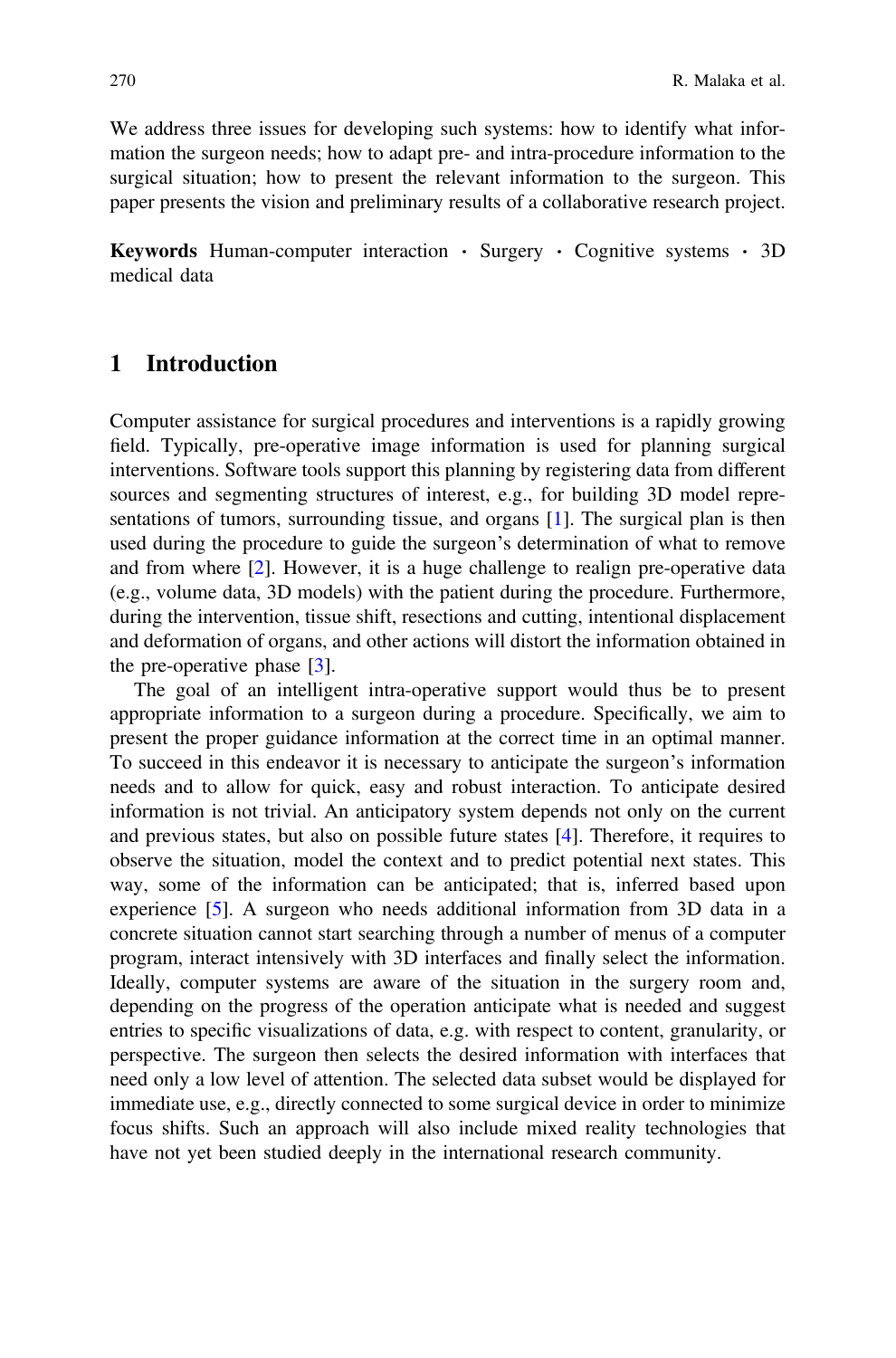#### 2 State of the Art

Space and conditions in the operating room (OR) limit the ways in which information can be presented and what kinds of standard input devices can be used (Fig. [1](#page-3-0)). Recently, touchscreens and mobile devices covered with sterile sleeves have enabled the surgeon to directly steer and interact with the information provided [[2,](#page-7-0) [6](#page-7-0)]. Scientists have investigated the use of projectors, in combination with hand/finger tracking, to turn parts of a room into interactive surfaces, and have looked at touchless interaction for circumventing the problem of unsterile input devices [\[7](#page-7-0)].

In current systems, neither is the information presented automatically adapted to a phase or specific situation in the OR, nor do current systems take into account the cognitive load<sup>1</sup> [\[8](#page-7-0)]. In addition, each input device processes input independently of other devices (cf. e.g.  $[2, 6]$  $[2, 6]$  $[2, 6]$ ); there is no shared contextual information between different systems or interfaces, and synchronization is left to the users.

Despite the fact that research in Medical Image Computing and Computer Assisted Interventions is a well-established topic, there has been little focus on the integration of mixed reality technologies, novel interaction paradigms, and 3D simulation algorithms in the OR. Information presentation and interaction based on human-computer interaction (HCI) underwent a number of paradigm shifts in the last decades. In the early days of computing, users were expected to adapt to machines; the user perspective was widely ignored. From the mid-1980s on, usability methods focused on the ergonomics of the users' work environment [[9\]](#page-7-0). More recent trends look into the "hedonistic" aspects of HCI and the user experience  $(UX)$  [[10\]](#page-7-0).

Considering the cognitive aspects of HCI, studies show that there are severe limitations to the amount of information that a person can simultaneously perceive and process, how the data are distributed over various channels of perception and processed, and how different modalities (e.g., visual vs. haptic) interfere with each other [[11,](#page-8-0) [12](#page-8-0)]. There are also individual differences concerning whether auditory or visual information is more easily and quickly processed, and how easily condensed abstract visuo-spatial information can be processed [[13,](#page-8-0) [14\]](#page-8-0). Moreover, since the setup in the OR can vary substantially depending on the kind of intervention, it is important to provide flexible multi-modal interaction possibility. Abstract models of multi-modalities and intelligent presentation planning can bring in flexibility [[15\]](#page-8-0).

For adapting not only the dialog modality but the content itself, the presented information has to be adapted to the user, the dialog situation, and the context. It has been shown that entrainment can enhance dialog effectiveness [[16\]](#page-8-0). Models of pragmatic knowledge, the domain and contexts can be used for building context-dependant systems [[17](#page-8-0)–[19\]](#page-8-0). Such models are built on various AI techniques (both symbolic and sub-symbolic) and as with many intelligent interactive

<sup>&</sup>lt;sup>1</sup>Cognitive load refers to the mental effort in human working memory to solve a specific problem.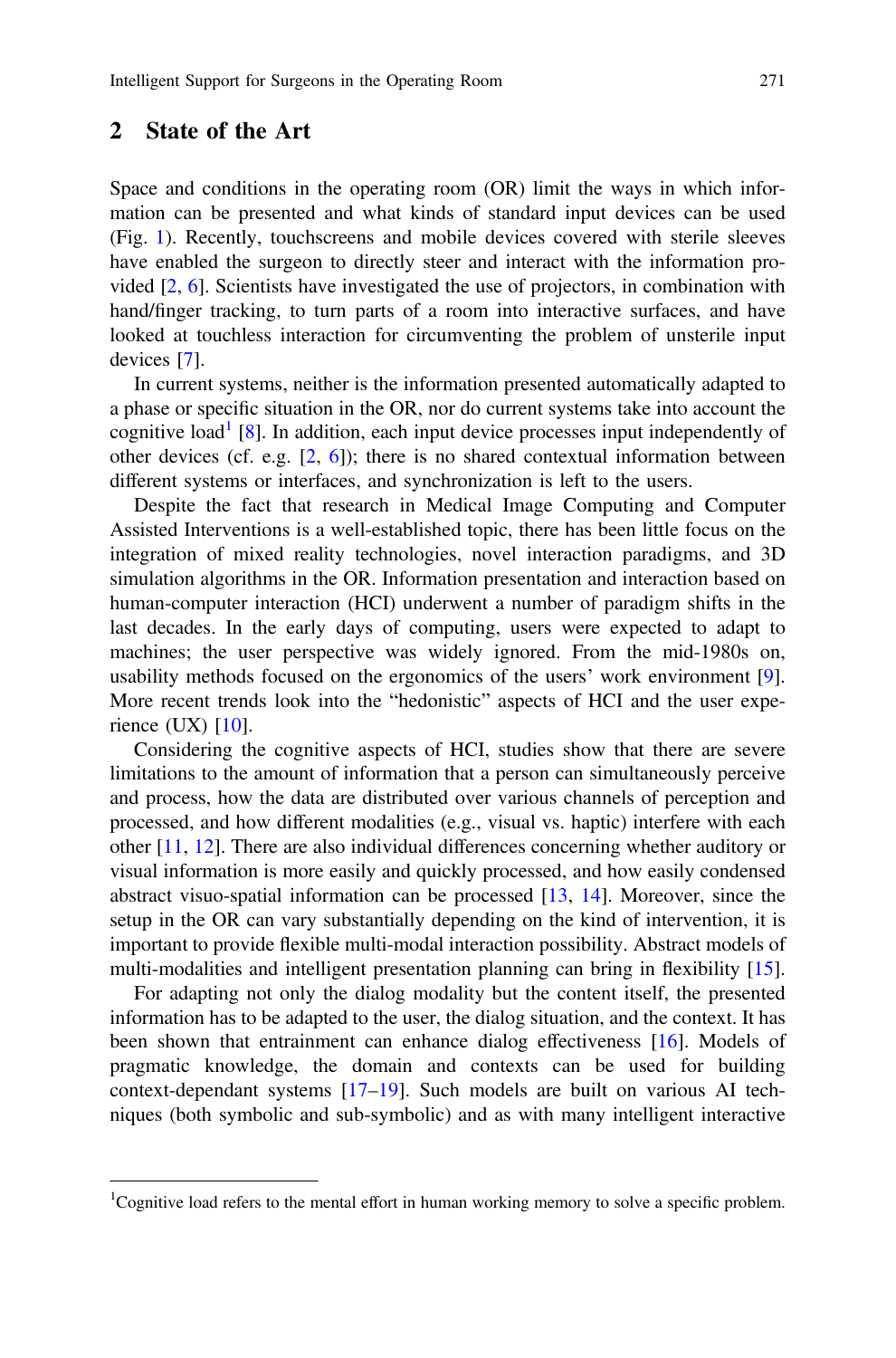<span id="page-3-0"></span>

Fig. 1 Situation in the OR: very limited space for HCI that, moreover, has to be sterile. The image shows an abdominal surgical treatment

systems there is also a tradeoff when integrating too much intelligence into the system [[20\]](#page-8-0).

### 3 Towards Intelligent Support in the Operating Room

Previous research has paid relatively little attention to the integration of novel interaction paradigms for effortless interaction with 3D data in the OR and 3D simulation algorithms necessary to present accurate information after "opening" the patient's body and making cuts. We are proposing to investigate these important scientific and technical challenges. We believe that these are topics with a rich potential for producing significant scientific progress and will lead to improved intra-operative support for surgeons. This technological research requires knowledge about and understanding of the information needs of a surgeon during surgery. In order to advance the research agenda, we propose to focus on three central questions:

- (a) What information does the surgeon need?
- (b) How can we adapt pre- and intra-procedure information to the surgical situation?
- (c) How should we present the relevant information to the surgeon?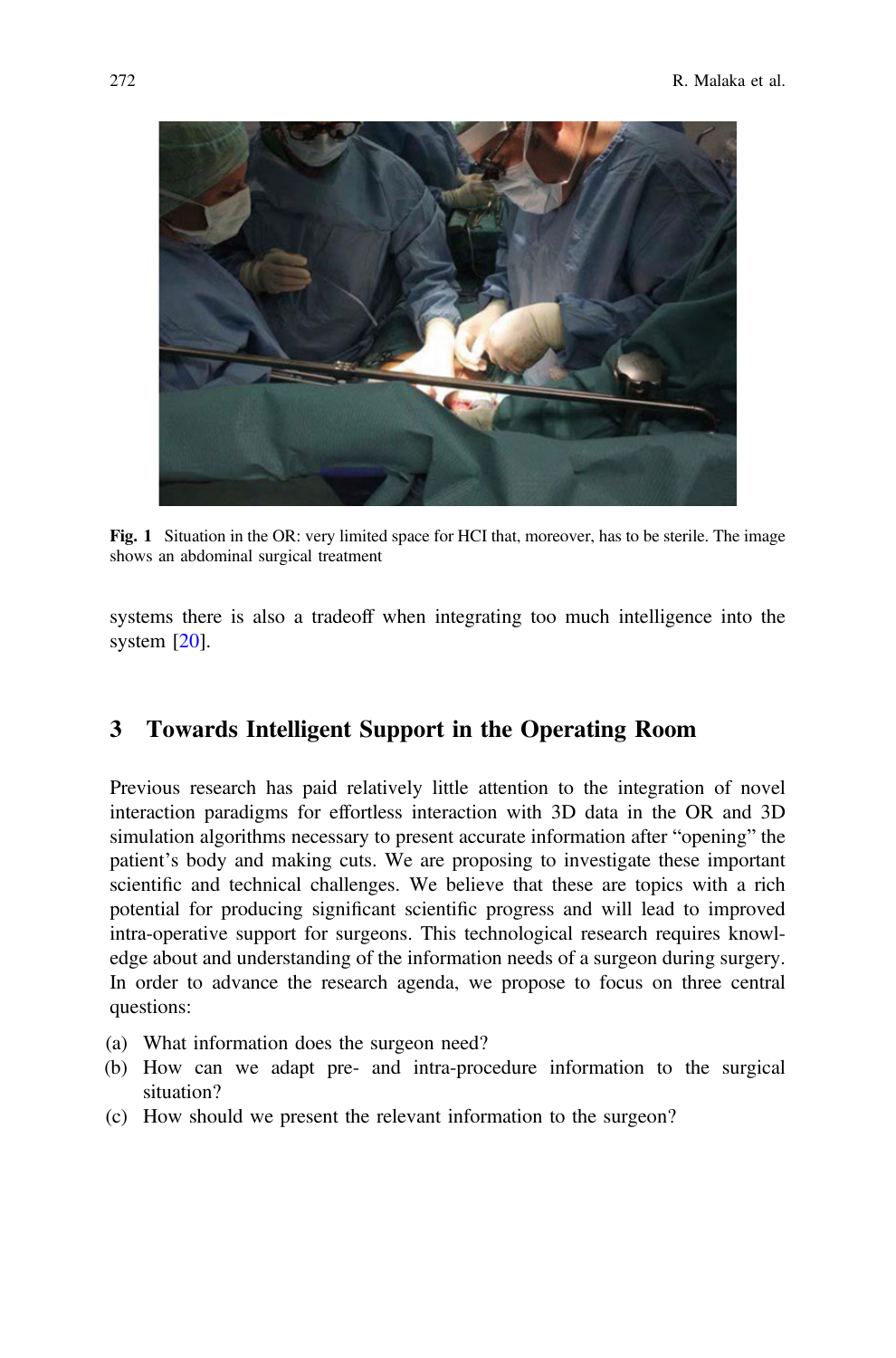The answers to these questions are key to novel systems that help the surgeon with decision-making during surgery (e.g., by improving access to preoperatively acquired information). Help with the actual manual tasks (e.g., by adapting the information to the current situation) is also important. OR environments are challenging to all participants in a procedure: the surgeon and other personnel in the room must integrate multiple information streams that aid in performing the surgery. Information overload is a real issue with potentially detrimental consequences for the outcome of the procedure. In this scenario, it is critical to present the right information at the right time.

### 3.1 How to Identify What Information the Surgeon Needs

We need to find out about objects, concepts, processes, and their interrelation when applied in a surgical context and how they can be derived and represented in an assistance system. This requires applying and further developing novel HCI methods based on natural user interaction (NUI) and contextual computing in the domain of the OR. Even though recent HCI methods are promising for complex and professional environments, which are characterized by many constraints, there is a substantial need for advancing existing methods beyond the state of the art. The current decision workflow and procedures that lead to a certain course of action must be observed and discussed with scrutiny. An analysis and models of the context and workflow, in which an assistive intra-operative system is to be deployed, are necessary. This comprises, for instance, analysis of clinical requirements, analysis of human input and feedback requirements, as well as proposals for information architecture (user interfaces) and integration into the workflow.

## 3.2 Adapting Pre- and Intra-procedure Information to the Surgical Situation

For modeling the results, we propose a qualitative approach to the conceptualization of knowledge, as this is considered to be cognitively more adequate than quantitative approaches (e.g., [\[21](#page-8-0)]). Qualitative Spatio-Temporal Reasoning (QSTR) provides well-defined representations and reasoning techniques to deal with imprecise and incomplete knowledge on a symbolic level, i.e., without numerical values [[22,](#page-8-0) [23\]](#page-8-0). Qualitative representations have been successfully applied to disciplines such as intelligent service robotics, architecture, nautical and pedestrian navigation, airport apron observation, and biomedicine, by linking representations to the specific concepts of each domain [[24,](#page-8-0) [25](#page-8-0)]. For these reasons, we use this approach to build the representational basis of information architecture. We thus aim for: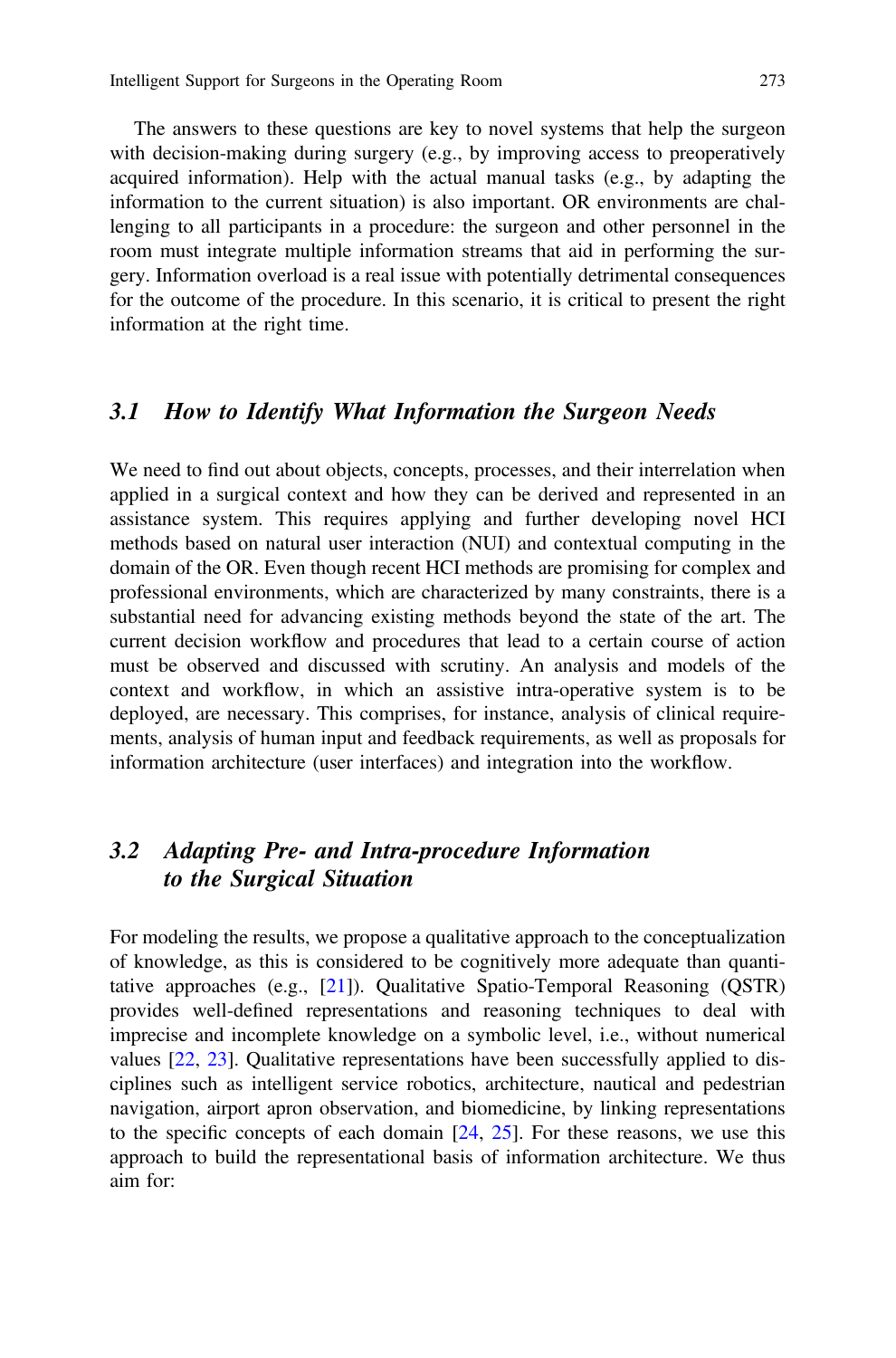- (1) investigating the conceptual structure of entities, relations, and spatial reference frames used in surgery;
- (2) deriving suitable conceptualizations including (potentially new) reasoning techniques to support planning and simulation of surgical procedures; and
- (3) extracting qualitative context and process formalizations of selected processes.

### 3.3 Presenting Relevant Information to the Surgeon

In order to advance current techniques for context-based aggregation, clustering, and presentation of available information based on the conceptual models, it is necessary to automatically adapt the type and amount of information that is presented to immediate situational needs. Presenting the appropriate information at the correct time on the right device or display is the goal.

Thus, the first step for intelligent information presentation is the detection and analysis of the context. Therefore, approaches to monitor a surgeon's cognitive capabilities with respect to various sensory modalities (visual, auditory, and haptic perception) are necessary. The results of this monitoring can be used to steer the way that additional pieces of information are conveyed to the surgeon. The OR is a very special environment that poses a number of specific challenges for user interaction: surgeons need to concentrate on the procedure; everything must be sterile, and OR personnel cannot touch conventional IT systems. This poses a number of challenging research questions for user interaction metaphors and technologies. For example, intuitive metaphors for controlling the display of medical 2D and 3D content without third-party help are needed. In contrast to existing work, an ideal system would integrate different input devices and modalities within one interaction context.

In addition, interactions with IT systems should be touchless, if possible; otherwise maintaining sterility is an issue that has to be addressed [[7\]](#page-7-0). Interaction design in the OR can be guided by the concept of embodied interaction in context [\[20](#page-8-0)]. The combination of NUIs for 3D interaction [[26,](#page-8-0) [27\]](#page-8-0) and user-centric methods brings together new technological means for interaction that would feel natural from a user perspective.

### 4 Building Intelligent Interactive Information Systems for the OR

An ideal system would be design according to how information is mentally acquired, processed, organized, and stored, and which representation structures and cognitive processes are involved. In mental information processing, there is an intense interplay between the perception and action capabilities of a cognitive agent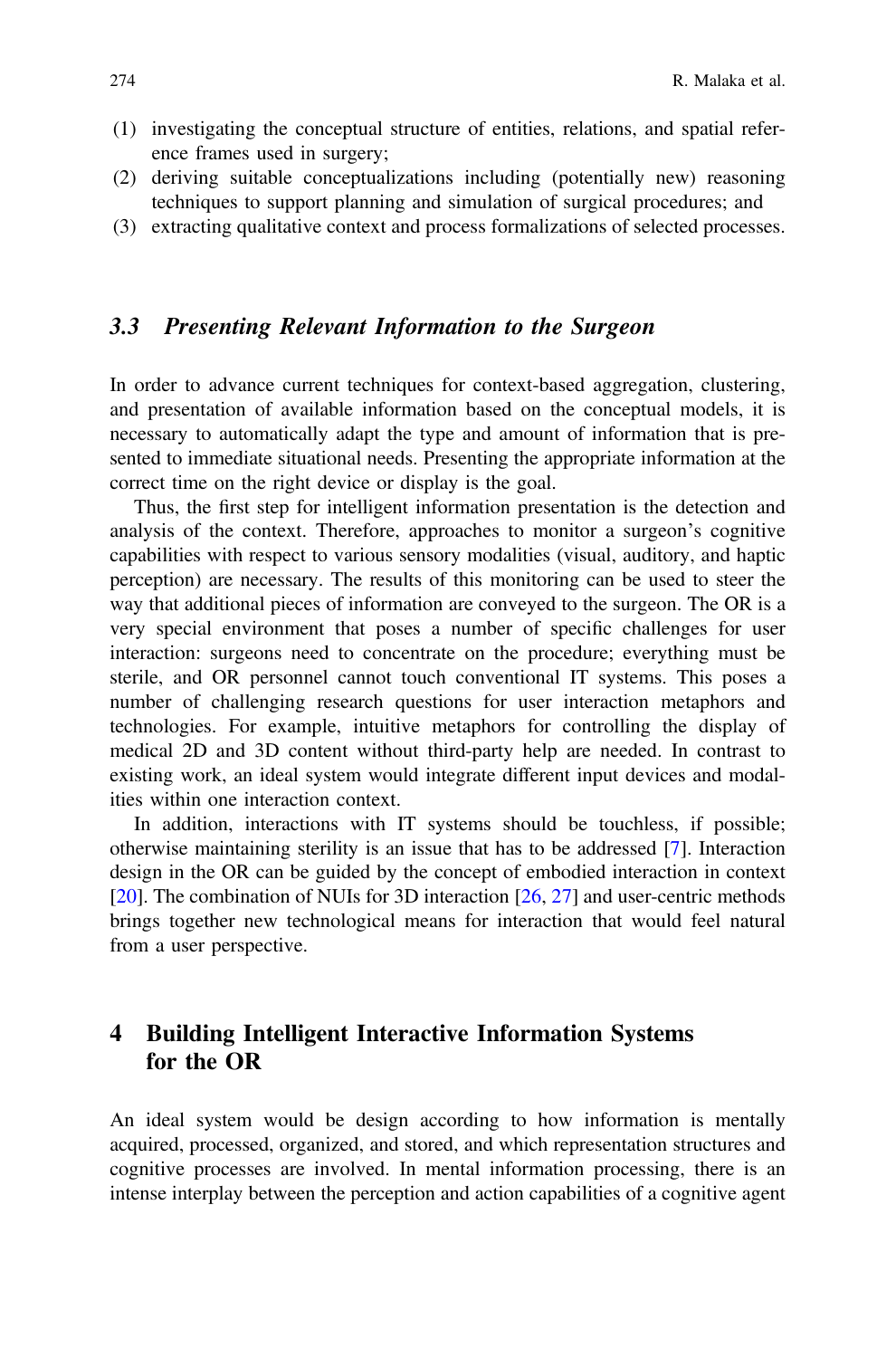

Fig. 2 A prototype of an ablation probe with two LED rings

and the physical environment in which cognition is embedded [\[28](#page-8-0)]. So it is essentially due to the situational context in the given environment in which a task is performed that influences the cognitive effort induced by a task or the corresponding information processing.

Depending on context or information needs, a variety of devices and interaction methods must be available in flexible combinations. This allows for optimization to the actual setting in the context of a particular operation. Therefore, a practical approach towards our research goals it not to follow the idea of just one very mighty and highly automated system, but rather to build smaller and feasible systems for particular contexts. Such systems could be particular devices dedicated to singular treatments or operation types, but optimized to present the right information at the right time. Building a number of such solutions can, in turn, be extended and integrated into unified approaches with more complex models and a whole spectrum of input and output devices.

An example of such a small step towards larger systems is a device for radio frequency ablation to present navigational information regarding where to position the instrument's needle tip and how to align the device exactly in 3D, for instance, in order to ablate a tumor [[29\]](#page-8-0).

The solution in this case proposes an LED ring mounted on the device (Fig. 2). Thus the surgeons do not need to look at a monitor, but rather get all required information when and where it is needed.

We currently work on a number of projects addressing visualization and interaction possibilities that respect the particular settings of the OR, e.g. through foot interaction devices or even brain-computer interfaces [[30,](#page-8-0) [31](#page-8-0)].

### 5 Discussion and Conclusions

This paper presents an approach to building systems for intelligent support for surgeons. In contrast to existing projects and interfaces in this area, our attempt is unique in that we want to integrate different devices into an interaction context in order to enable a fluent switch between different input devices and interaction techniques and metaphors. The goal will be to base the information/visualization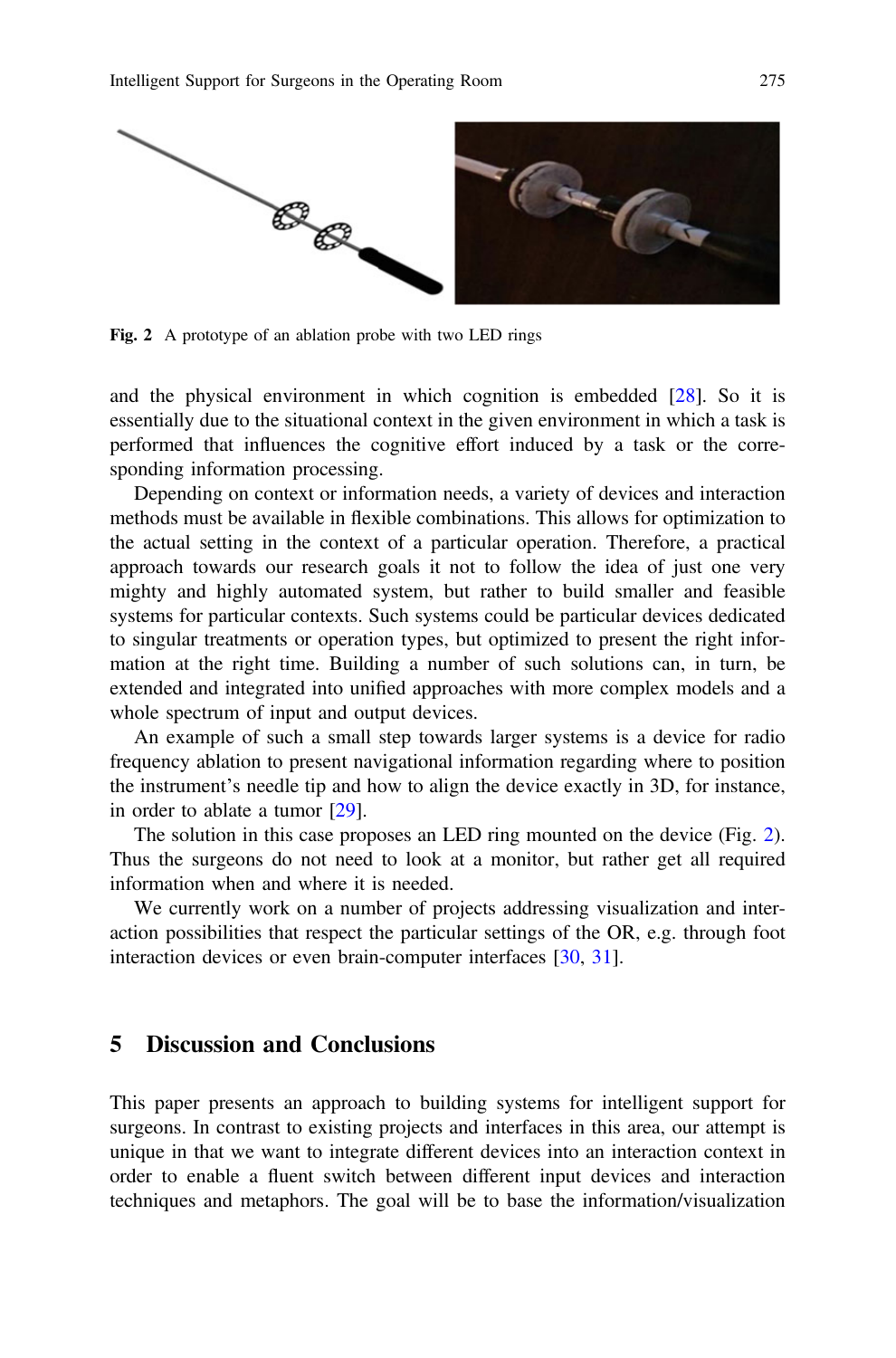<span id="page-7-0"></span>with which the surgeon interacts upon the situational context (e.g., the specific phase of the surgery), current task, or personal style and needs of the surgeon or other team members. The input devices used can include a broad range of devices, such as portable interactive surfaces, fixed touchscreen monitors, 3D full body, hand and finger tracking, as well as combinations of projectors with body, hand, and finger tracking.

In the future, various interfaces and/or information streams of established medical devices present in the OR have to be integrated, thus providing a master interface that can be intuitively and dynamically adjusted both manually and automatically to the surgeon's and other team members' needs, personal operation style, and technique. For example, the surgeon could point at an important device or organ area and directly drag the most important information or interface to a suitable location across the available displays or projections.

In order to achieve unobtrusive interaction with the IT systems in the OR, one additional goal is to develop and investigate a range of novel methods and algorithms to achieve precise and robust full degree-of-freedom hand tracking.

Acknowledgements The research reported on in this contribution is funded within the Creative Unit "Intra-Operative Information: What Surgeons Need, When They Need It" in the context of the Excellence Initiative at the University of Bremen.

#### References

- 1. Schenk, A., Haemmerich, D., Preusser, T.: Planning of image-guided interventions in the Liver. IEEE Pulse 2(5), 48–55 (2011)
- 2. Peterhans, M., Oliveira, T., Banz, V., Candinas, D., Weber, S.: Computer-assisted liver surgery: clinical applications and technological trends. Crit. Rev. Biomed. Eng. 40(3), 199– 220 (2012)
- 3. Heizmann, O., Zidowitz, S., Bourquain, H., Potthast, S., Peitgen, H.-O., Oertli, D., Kettelhack, C.: Assessment of intraoperative liver deformation: prospective clinical Study. World J. Surg. 34(8), 1887–1893 (2010)
- 4. Nadin, M.: Anticipation and dynamics: Rosen's anticipation in the perspective of time. Int. J. Gen. Syst. 39(1), 3–33 (2010)
- 5. Nadin, M.: Not everything we know we learned. In: Butz, M. (ed.) Adaptive behavior in anticipatory learning systems. LNAI 2684, pp. 23–43. BertelsmanSpringer, Heidelberg (2003)
- 6. Schenk, A., Köhn, A., Matsuyama, R., Endo, I.: Transfer of liver surgery planning into the operating room: Initial experience with the iPad. 10th Congress European-African Hepato Pancreato Biliary Association (E-AHPBA), Belgrade, Serbia (2013)
- 7. O'Hara, K., Gonzalez, G., Sellen, A., Penney, G., Varnavas, A., Mentis, H., Criminisi, A., Corish, R., Rouncefield, M., Dastur, N., Carrel, T.: Touchless interaction in surgery. Commun. ACM 57(1), 70–77 (2014)
- 8. Sweller, J.: Instructional design in technical areas. Camberwell, Australian Council for Educational Research (1999)
- 9. Dix, A., Finlay, J., Abowd, G., Beale, R.: Human Computer Interaction, 3rd edn. Pearson (2003)
- 10. Hassenzahl, M., Tractinsky, N.: User experience-a research agenda. Behav. Inf. Technol. 25 (2), 91–97 (2006)